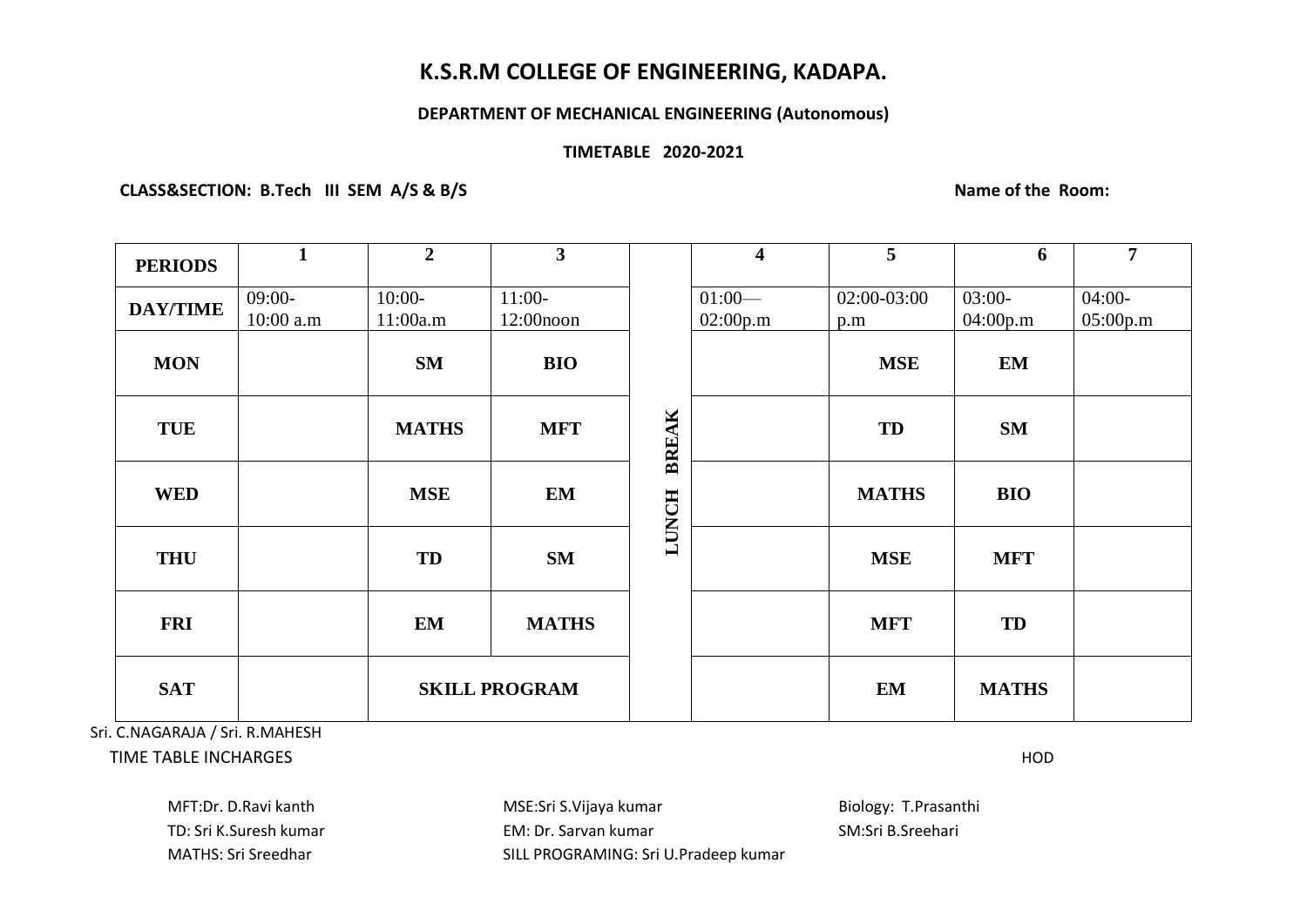# **K.S.R.M COLLEGE OF ENGINEERING, KADAPA.**

### **DEPARTMENT OF MECHANICAL ENGINEERING (Autonomous)**

### **TIMETABLE 2020-2021**

CLASS&SECTION: B.Tech V SEM A/S & B/S Name of the Room:

| <b>PERIODS</b>  | $\mathbf{1}$          | $\overline{2}$       | 3 <sup>1</sup>           |              | $\overline{\mathbf{4}}$ | 5                 | 6                    | 7                    |
|-----------------|-----------------------|----------------------|--------------------------|--------------|-------------------------|-------------------|----------------------|----------------------|
| <b>DAY/TIME</b> | $09:00-$<br>10:00 a.m | 10:00-11:00a.m       | $11:00-$<br>$12:00$ noon |              | $01:00-$<br>02:00p.m    | $02:00-03:00$ p.m | $03:00-$<br>04:00p.m | $04:00-$<br>05:00p.m |
| <b>MON</b>      |                       | <b>HT</b>            | <b>DOM</b>               |              |                         | <b>DME-I</b>      | <b>MEFA</b>          |                      |
| <b>TUE</b>      |                       | <b>METROLOGY</b>     | AE                       | <b>BREAK</b> |                         | <b>DOM</b>        | <b>HT</b>            |                      |
| <b>WED</b>      |                       | <b>DME-I</b>         | <b>METROLOGY</b>         | <b>LUNCH</b> |                         | <b>MEFA</b>       | AE                   |                      |
| <b>THU</b>      |                       | <b>MEFA</b>          | <b>ADM</b>               |              |                         | <b>METROLOGY</b>  | <b>DME-I</b>         |                      |
| <b>FRI</b>      |                       | AE                   | <b>HT</b>                |              |                         | <b>DOM</b>        | <b>PLACEMENT</b>     |                      |
| <b>SAT</b>      |                       | <b>SKILL PROGRAM</b> |                          |              |                         |                   |                      |                      |

Sri. C.NAGARAJA / Sri. R.MAHESH

TIME TABLE INCHARGES HOD

HT:Dr. V.Sreenivas Murthy DOM:Sri R.Rama Krishna Reddy DME-I: Sri J.Suresh Babu AUTOMOBILE:Sri A.Hari krishna METROLOGY:Sri P.Sreenivas ADM: Dr. B.Sudharshan kumar MEFAS: Sri Khasim peera SILL PROGRAMING: Sri U.Pradeep kumar PALCEMENT: Sri Siddiq